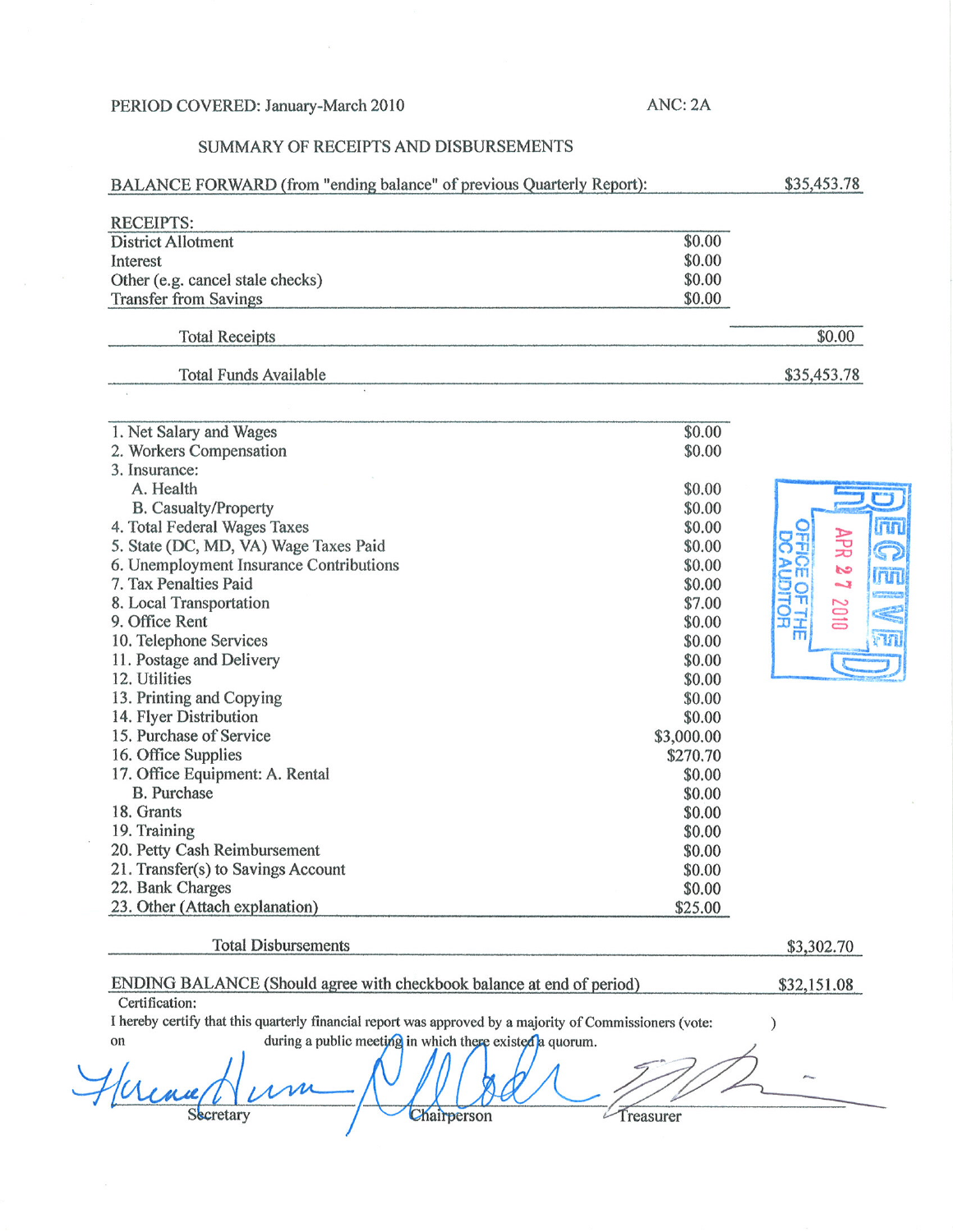## $2A$

| CHECK # | DATE     | <b>PAYEE</b>             | <b>AMOUNT</b> | <b>CATEGORY</b> | <b>PURPOSE</b>                                    | DATE APPROVED |
|---------|----------|--------------------------|---------------|-----------------|---------------------------------------------------|---------------|
| 1217    | 1/20/10  | <b>ANC Security Fund</b> | \$25.00       | 23              | Annual insurance                                  | Budget        |
| 1218    | 1/20/10  | <b>VOID</b>              | \$0.00        |                 |                                                   |               |
| 1219    | 1/20/10  | Manning Sossamon         | \$1,500.00    | 15              | Legal counsel BZA appeal Francis Approved 09/2009 |               |
| 1220    | 1/20/10  | John Williams            | \$1,000.00    | 15              | Contractor admin hours                            | Budget        |
| 1220    | 1/20/10  | John Williams            | \$105.47      | 16              | Office supplies                                   | Budaet        |
| 1221    | 3/17/10  | John Williams            | \$500.00      | 15              | Contractor admin hours                            | Budaet        |
| 1221    | 03/17/10 | John Williams            | \$85.23       | 16              | Office supplies                                   | Budget        |
| 1222    | 3/17/10  | Armando Irizarry         | \$80.00       | 16              | Storage for ANC files                             | Budget        |
| 1222    | 3/17/10  | Armando Irizarry         | \$7.00        | 8               | Taxi to meeting                                   | Budget        |
| 1223    | 3/17/10  | <b>VOID</b>              | \$0.00        |                 |                                                   |               |